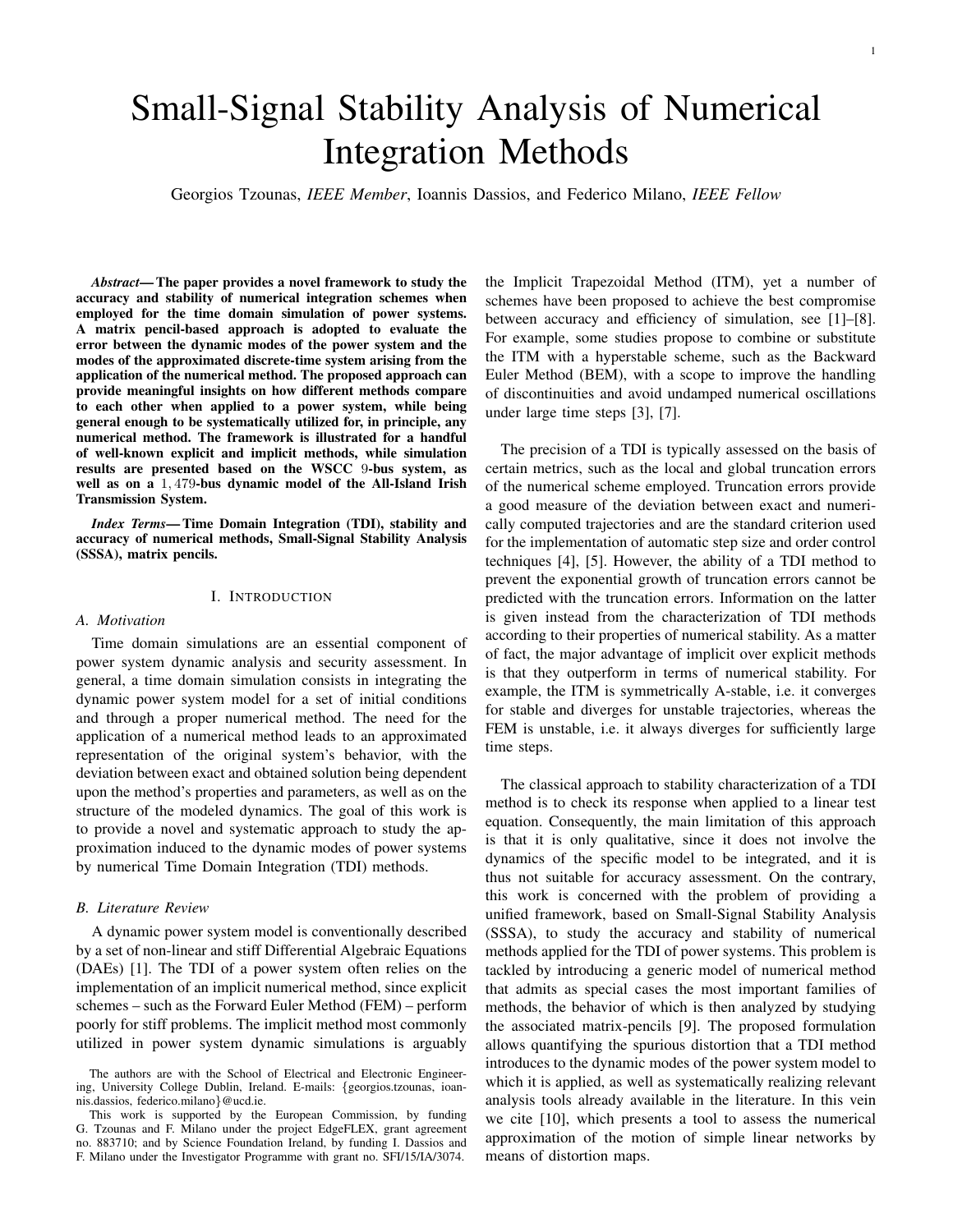# *C. Contributions*

The specific contributions of the paper are as follows.

- A general numerical stability analysis framework based on matrix pencils that, in principle, is applicable to any numerical TDI scheme.
- The proposed framework is utilized to evaluate the numerical distortion introduced by TDI methods to the dynamic modes of power system models.
- For certain Runge-Kutta (RK) methods, it is also shown that the pencil to be studied emerges as an extension of the method's growth function.
- A discussion on how the proposed approach can be employed to estimate useful upper time step bounds that satisfy certain accuracy criteria, as well as to provide fair computational-burden comparisons of different methods.

It is important to note that one cannot "compare" the proposed framework to a specific integration method. Rather, one can use the proposed approach to define the numerical stability properties of such an integration method.

# *D. Organization*

The remainder of the paper is organized as follows. Section II describes the dynamic power system model and provides preliminaries on the numerical TDI. The proposed framework to study the stability and accuracy of power system TDI is presented in Section III. The case studies are discussed in Section IV based on the well-known WSCC system and a dynamic model of the All-Island Irish Transmission System (AIITS). Finally, conclusions are drawn in Section V.

#### II. INTEGRATION OF POWER SYSTEM MODEL

#### *A. Power System Model*

The mathematical model that describes the dynamics of a power system can be formulated as follows:

$$
\mathbf{E}\,\mathbf{x}'(t) = \boldsymbol{\phi}(\mathbf{x}(t)),\tag{1}
$$

where  $\mathbf{E} \in \mathbb{R}^{r \times r}$ ;  $\mathbf{x} : [0, \infty) \to \mathbb{R}^r$  is the column vector of the system's variables and  $x'$  denotes the time derivative of  $x$ ;  $\phi : \mathbb{R}^r \to \mathbb{R}^r$  is a set of non-linear functions that defines the equations of the system. Discrete variables in (1) are modeled implicitly, i.e., each discontinuous change in the system leads to a jump from (1) to a new continuous set of equations in the same form. A relevant special case is when (1) is formulated as a set of explicit DAEs, i.e.:

$$
\mathbf{E} = \begin{bmatrix} \boldsymbol{I}_{m_x} & \mathbf{0}_{m_x, m_y} \\ \mathbf{0}_{m_y, m_x} & \mathbf{0}_{m_y, m_y} \end{bmatrix}, \ \boldsymbol{\phi}(\mathbf{x}(t)) = \begin{bmatrix} \boldsymbol{f}(\boldsymbol{x}(t), \boldsymbol{y}(t)) \\ \boldsymbol{g}(\boldsymbol{x}(t), \boldsymbol{y}(t)) \end{bmatrix}, \ (2)
$$

and  $\mathbf{x}(t) = [\mathbf{x}^{\mathrm{T}}(t) \ \mathbf{y}^{\mathrm{T}}(t)]^{\mathrm{T}}$ , where  $\mathbf{x} : [0, \infty) \to \mathbb{R}^{m_x}$  and  $y : [0, \infty) \to \mathbb{R}^{m_y}$  are the state and algebraic variables; and  $\boldsymbol{f}:\mathbb{R}^{m_x+m_y}\to\mathbb{R}^{m_x},$   $\boldsymbol{g}:\mathbb{R}^{m_x+m_y}\to\mathbb{R}^{m_y},$  are non-linear functions that define the differential and algebraic equations, respectively;  $I_{m_x}$  denotes the  $m_x \times m_x$  identity matrix and  $\mathbf{0}_{m_x,m_y}$  the  $m_x \times m_y$  zero matrix. Equivalently, one has:

$$
\mathbf{x}'(t) = \mathbf{f}(\mathbf{x}(t), \mathbf{y}(t)),
$$
  
\n
$$
\mathbf{0}_{m_y,1} = \mathbf{g}(\mathbf{x}(t), \mathbf{y}(t)).
$$
\n(3)

Formulation (3) is the standard model employed in the literature for transient and voltage stability studies [11]. Yet, the main results of this work hold also for the more general model (1) and, thus, (1) is the starting point considered in this paper.

# *B. Numerical Integration*

A TDI method for power systems is a discrete-time approximation employed to solve system (1) for a defined time period and set of initial conditions. We propose the following generic model to describe a TDI method.

Definition 1. In an implicit form, a TDI method applied to system (1) can be described by a discrete-time system, as follows:

$$
\mathbf{0}_{r,1} = \boldsymbol{\eta}(\mathbf{x}_t, \mathbf{x}_{t-h}, \mathbf{x}_{t-a_1h}, \mathbf{x}_{t-a_2h}, \dots, \mathbf{x}_{t-a_\rho h}), \quad (4)
$$

where  $h$  is the integration time step size, which can be constant or varying;  $r = m_x + m_y$ ;  $\eta : \mathbb{R}^{(\rho+2)r} \to \mathbb{R}^r$  is a vector of non-linear functions;  $\mathbf{x}_t : \mathbb{N}^* h \to \mathbb{R}^r$ ; and  $a_i > 0$ ,  $a_i \neq 1$ ,  $i = 1, 2, \ldots, \rho.$ 

The discrete-time system (4) covers most elements of the two largest and most important families of TDI methods, namely RK and linear multistep methods. We clarify here that (4) is expressed in an implicit form but this should not be confused with the method being implicit or not. In fact, both explicit and implicit methods can be represented in the form of (4). With this regard, we propose the following definition of explicit numerical methods applied to system (1).

Definition 2. If, without resorting to further approximations, system (4) can be equivalently rewritten in the form:

$$
\mathbf{E}\mathbf{x}_t = \theta(\mathbf{x}_{t-h}, \mathbf{x}_{t-a_1h}, \mathbf{x}_{t-a_2h}, \dots, \mathbf{x}_{t-a_ph}), \qquad (5)
$$

where **E** is given by (2); and  $\boldsymbol{\theta}$  :  $\mathbb{R}^{(\rho+2)r} \to \mathbb{R}^r$ ; then it describes an explicit numerical method. Otherwise, the method is implicit.

Implicit methods involve an extra computation compared to explicit methods, i.e. they require the solution of system (4) for  $x_t$ . This computation is done iteratively at every step of the integration. For instance, the  $i$ -th iteration of Newton's method when applied to (4) is:

$$
\mathbf{x}_{t}^{(i)} = \mathbf{x}_{t}^{(i-1)} - \left[\frac{\partial \boldsymbol{\eta}^{(i-1)}}{\partial \mathbf{x}_{t}^{(i-1)}}\right]^{-1} \boldsymbol{\eta}^{(i-1)}, \tag{6}
$$

where  $\partial \eta / \partial x_t$  denotes the Jacobian matrix of (4). The fact that such computational step is not required by explicit methods is the reason why the latter are still the option preferred by some software tools. We cite, for example, the use of the explicit modified Euler method in [12]. Hence, for completeness, this paper discusses both explicit and implicit methods.

# *C. Problem Stiffness and Small-Signal Model*

The TDI of a power system constitutes a stiff problem, i.e., the time constants that define the differential equations of the model span multiple time scales. A of stiffness is given by the *stiffness ratio* of the corresponding small-signal model. Let  $x_0$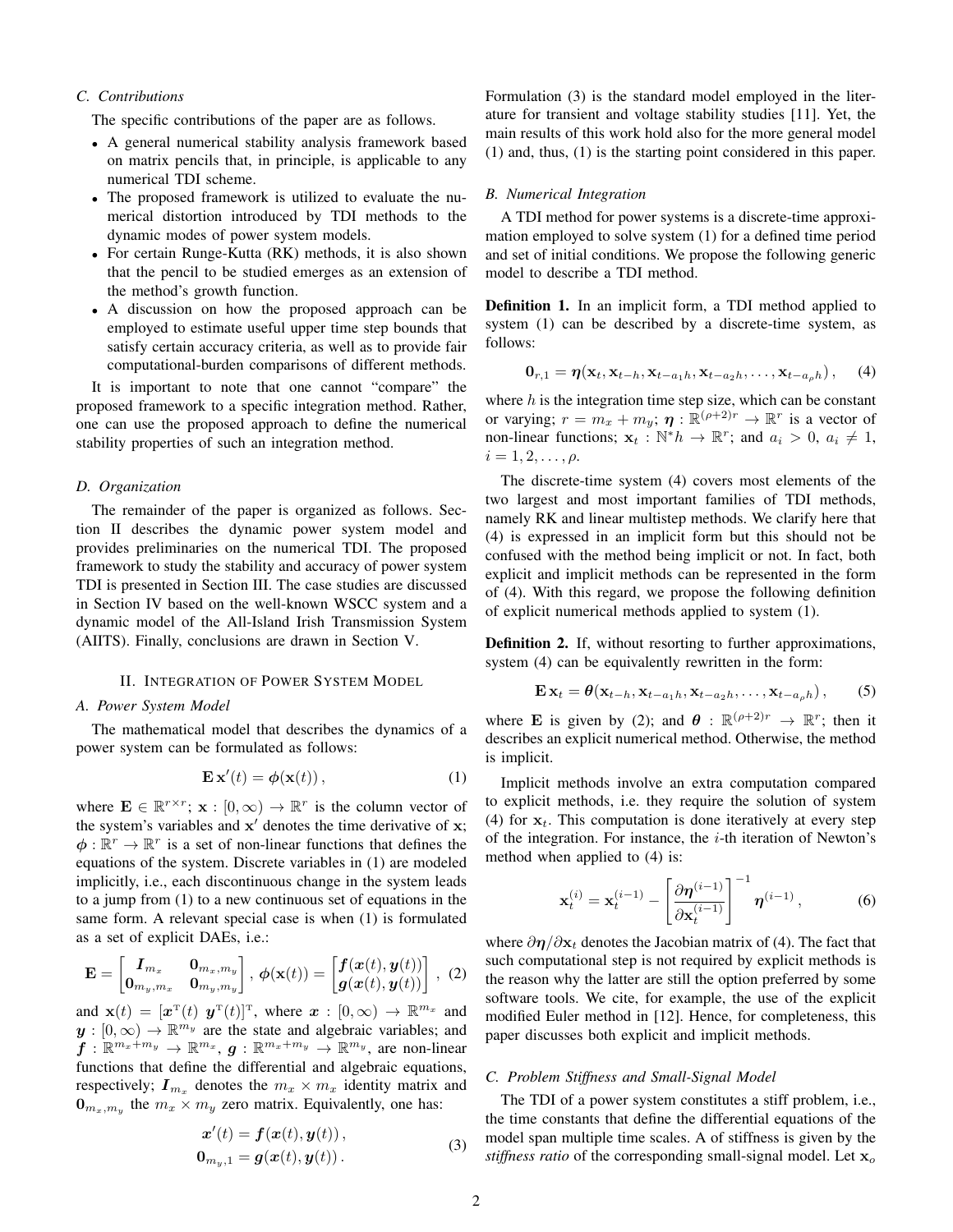be an equilibrium point of (1). Then, linearization around  $x_0$ gives:

$$
\mathbf{E}\,\Delta\mathbf{x}'(t) = \mathbf{A}\,\Delta\mathbf{x}(t)\,,\tag{7}
$$

where  $\mathbf{A} = \partial \phi / \partial \mathbf{x}$  and  $\Delta \mathbf{x}(t) = \mathbf{x} - \mathbf{x}_o$ . The eigenvalues of (7) are the solutions of the characteristic equation:

$$
\det(s\mathbf{E} - \mathbf{A}) = 0, \tag{8}
$$

where the family of matrices  $s\mathbf{E}-\mathbf{A}$  parameterized by  $s \in \mathbb{C}$ is called the *matrix pencil* of system (7) [9]. In total, the pencil  $s\mathbf{E} - \mathbf{A}$  has  $v = \text{rank}(s\mathbf{E} - \mathbf{A})$  finite eigenvalues plus the infinite eigenvalue with multiplicity  $r - \nu$ . Moreover, (7) is *asymptotically stable* if and only if the real parts of all finite eigenvalues  $s^*$  of  $s\mathbf{E} - \mathbf{A}$  satisfy  $\text{Re}(s^*) < 0$ . In practice, the eigenvalues of  $s\mathbf{E} - \mathbf{A}$  are computed numerically, see [13]. We finally provide the following definition.

Definition 3. Assume that (7) is asymptotically stable and let  $s_i = \alpha_i + \beta_i$ ,  $i = 1, 2, \dots, \gamma$ , be the *i*-th finite eigenvalue of  $s\mathbf{E} - \mathbf{A}$ . Let also  $\sigma_{\text{max}} = \max\{|\alpha_i|\}, \sigma_{\text{min}} = \min\{|\alpha_i|\}$ denote the maximum, minimum exponential decay rates of the system, respectively. Then, the stiffness ratio of  $(7)$  is  $[14]$ :<sup>1</sup>

$$
S = \frac{\sigma_{\text{max}}}{\sigma_{\text{min}}}.
$$
 (9)

It is relevant to note the definition of stiffness is not unique. For example, an alternative definition may also take into account the effect of the imaginary parts  $\beta_i$ , e.g. by defining as measure of stiffness the ratio of the finite eigenvalues with largest and smallest magnitude.

Apart from its presence in (9), the maximum exponential decay rate  $\sigma_{\text{max}}$  is an index commonly employed by software tools to make an heuristic estimation of the maximum admissible integration time step based on empirical rules, to prevent either that the fastest dynamics of the system are filtered out, or, in the case of an explicit method, that convergence is compromised [16]. On the contrary, in this paper we systematically evaluate the error of the TDI method in approximating the dynamic modes of the system which allows extracting upper time step bounds with higher accuracy.

## *D. Classical Stability Analysis*

This section briefly recalls the classical approach to stability analysis of numerical TDI methods. The stability of a numerical method for ordinary differential equations is traditionally tested and classified by applying the method to Dahlquist's test equation:

$$
\xi'(t) = \lambda \xi(t), \qquad (10)
$$

where  $\lambda \in \mathbb{C}$ . Let apply an integration method to (10) so that:

$$
\xi_t = \mathcal{R}(\lambda h) \, \xi_{t-h} \,, \tag{11}
$$

where  $\mathcal{R}(\lambda h)$  is the method's *growth* or *stability function*. Then, the stability region of the method is defined by the set:

$$
\{\lambda \in \mathbb{C} : |\mathcal{R}(\lambda h)| < 1\}.\tag{12}
$$

<sup>1</sup>Spurious zero eigenvalues due to the arbitrariness of the reference angle and the redundancy of one or more machine rotor angle equations (see the discussion in [15]) are not taken into account in Definition 3.

As an example, consider the application of the ITM to (10):

$$
\xi_t = \xi_{t-h} + 0.5h\lambda \xi_{t-h} + 0.5h\lambda \xi_t, \qquad (13)
$$

which can be equivalently written in the form of  $(11)$ , where:

$$
\mathcal{R}(\lambda h) = \frac{1 + 0.5\lambda h}{1 - 0.5\lambda h}.
$$
 (14)

From (12), (14), we have that the stability region of the ITM is the left half of the S-plane.

For RK methods, the growth function can be written as [17]:  
\n
$$
\mathcal{R}(\lambda h) = \frac{\det(\mathbf{I}_{\rho} - \lambda h \mathbf{Q} + \lambda h \mathbf{e}_{\rho} \mathbf{r})}{\det(\mathbf{I}_{\rho} - \lambda h \mathbf{Q})},
$$
\n(15)

where  $\rho$  is the method's number of stages;  $\mathbf{e}_{\rho}$  is the  $\rho \times 1$  vector of ones; and  $[Q^T r^T]^T$ , is the method's generating matrix,  $Q \in$  $\mathbb{R}^{\rho \times \rho}$ ,  $\mathbf{r} \in \mathbb{R}^{\mathbf{i} \times \rho}$ . Note that explicit RK methods have  $\det(\mathbf{I}_{\rho} - \mathbf{I}_{\rho})$  $h\lambda Q$ ) = 1, and thus their growth function is a polynomial of  $\lambda h$ . On the other hand, the growth function of an implicit RK method is a quotient of two polynomials of  $\lambda h$ .

#### III. MATRIX PENCIL-BASED NUMERICAL ANALYSIS

## *A. Proposed Approach*

In this section we provide a general approach to study the numerical distortion caused by TDI methods to the dynamic modes of system (1). First, we prove that the approximation introduced by any numerical method applied to a system in the form of (1) can be studied through a linear matrix pencil. Consider the discrete-time system (4) and assume for simplicity but without loss of generality that  $h$  is constant. Then, linearization of the system around the equilibrium  $x_0$ of (1), which is also a fixed point of (4), gives:

$$
\mathbf{0}_{r,1} = \frac{\partial \boldsymbol{\eta}}{\partial \mathbf{x}_t} \Delta \mathbf{x}_t + \frac{\partial \boldsymbol{\eta}}{\partial \mathbf{x}_{t-h}} \Delta \mathbf{x}_{t-h} + \frac{\partial \boldsymbol{\eta}}{\partial \mathbf{x}_{t-a_1 h}} \Delta \mathbf{x}_{t-a_1 h} + \frac{\partial \boldsymbol{\eta}}{\partial \mathbf{x}_{t-a_2 h}} \Delta \mathbf{x}_{t-a_2 h} + \ldots + \frac{\partial \boldsymbol{\eta}}{\partial \mathbf{x}_{t-a_\rho h}} \Delta \mathbf{x}_{t-a_\rho h}.
$$
 (16)

We provide the following proposition.

Proposition 1. The stability properties of system (16) can be assessed by studying the stability of a linear discrete-time system in the form:

$$
\tilde{\mathbf{E}}\,\mathbf{y}_t = \tilde{\mathbf{A}}\,\mathbf{y}_{t-h} \,. \tag{17}
$$

The proof of Proposition 1 is provided in the Appendix . Then, the stability of (17) can be seen through the eigenvalues of the matrix pencil  $\tilde{z}\mathbf{E} - \mathbf{A}$ . In particular, (17) is asymptotically stable if and only if all finite eigenvalues  $\tilde{z}^*$  of its pencil  $\tilde{z}\tilde{E} - \tilde{A}$  lie within the open unit disc, or equivalently,  $|\tilde{z}^*| < 1$ .

The eigenvalues of  $\tilde{z}E - A$  represent, in the Z-plane, the small-disturbance dynamic modes of (1) as approximated by the numerical method (4). Let  $\tilde{z}_k$  be an eigenvalue of  $\tilde{z} \mathbf{E} - \mathbf{A}$ approximating the  $k$ -th dynamic mode of the power system model, which is represented by the finite eigenvalue  $s_k$  =  $\alpha + \beta$  of s**E** − **A**. Then, the two eigenvalues become directly comparable by mapping the one to the domain of the other. Mapping  $\tilde{z}_k$  from the Z-plane to the S-plane, we get:

$$
\tilde{s}_k = \frac{1}{h} \log(\tilde{z}_k) = \tilde{\alpha} + j\tilde{\beta}, \qquad (18)
$$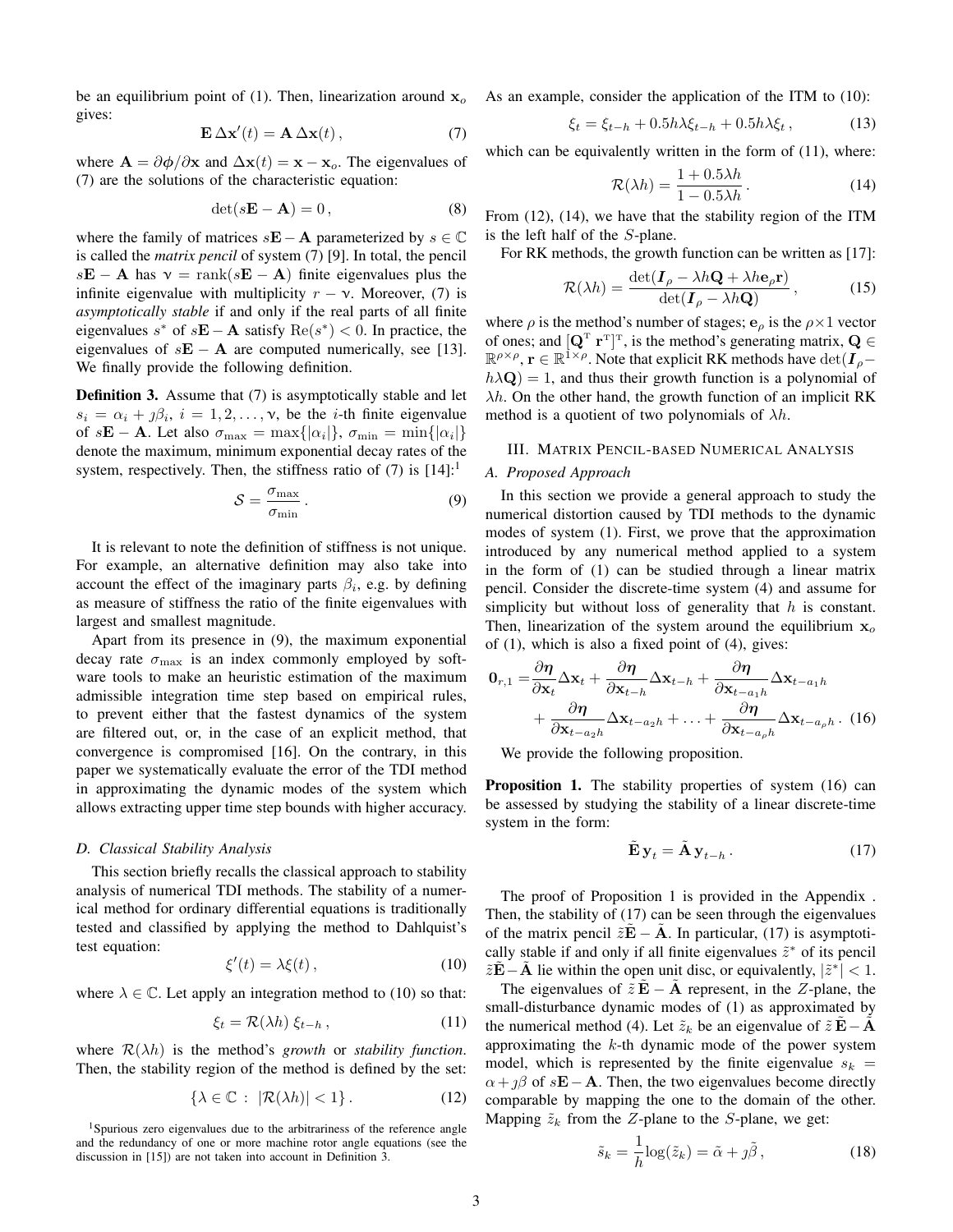where  $log(·)$  denotes the complex logarithm. Then, the numerical distortion caused to the  $k$ -th mode by the TDI method is:

$$
d_{s,k} = \tilde{s}_k - s_k. \tag{19}
$$

The distortion caused to the damping of the  $k$ -th mode is:

$$
d_{\zeta,k} = \tilde{\zeta}_k - \zeta_k, \qquad (20)
$$

where  $\zeta_k = -\alpha/(\alpha^2 + \beta^2)$ . Positive (negative) values of  $d_{\zeta,k}$ indicate that the mode is overdamped (underdamped).

# *B. Illustrative Examples*

This section discusses the matrix pencils that characterize the stability and accuracy of some well-known integration TDI methods. In particular, six methods are considered, namely (i) FEM, (ii) Runge-Kutta 4 (RK4), (iii) BEM, (iv) ITM, (v) 2-Stage Diagonally Implicit Runge-Kutta (2S-DIRK) and (vi) 2-step Backward Differentiation Formula (BDF2). These methods are also employed for the case studies of Section IV.

*Forward Euler Method (FEM):* The FEM is the simplest among all integration schemes. When applied to system (1), the FEM reads:

$$
\mathbf{Ex}_t = \mathbf{Ex}_{t-h} + h\phi(\mathbf{x}_{t-h}), \qquad (21)
$$

where  $\mathbf{x}'(t)$  is approximated with the finite difference formula  $(\mathbf{x}_t - \mathbf{x}_{t-h})/h$ . Linearization of (21) around  $\mathbf{x}_o$  gives:

$$
\mathbf{E}\Delta\mathbf{x}_t = \mathbf{E}\Delta\mathbf{x}_{t-h} + h\mathbf{A}\Delta\mathbf{x}_{t-h} \,. \tag{22}
$$

Equivalently, (22) can be rewritten as a discrete-time system in the form of (17) with pencil  $\tilde{z}\mathbf{E} - \mathbf{A}$ , where  $y_t \equiv \Delta x_t$  and:

$$
\tilde{\mathbf{E}} = \mathbf{E}, \quad \tilde{\mathbf{A}} = \mathbf{E} + h\mathbf{A}. \tag{23}
$$

*Runge-Kutta 4 (RK4):* The classical RK4 is a fourth-order method and is the most well-known explicit RK method. Applied to (1), the RK4 method reads:

$$
\mathbf{E} \mathbf{x}_t = \mathbf{E} \mathbf{x}_{t-h} + \frac{h}{6} (\mathbf{k}_1 + 2\mathbf{k}_2 + 2\mathbf{k}_3 + \mathbf{k}_4),
$$
 (24)  
\n
$$
\mathbf{k}_1 = \phi(\mathbf{x}_{t-h}),
$$
 
$$
\mathbf{k}_2 = \phi(\mathbf{x}_{t-h} + 0.5h\mathbf{k}_1),
$$
  
\n
$$
\mathbf{k}_3 = \phi(\mathbf{x}_{t-h} + 0.5h\mathbf{k}_2),
$$
 
$$
\mathbf{k}_4 = \phi(\mathbf{x}_{t-h} + hk_3).
$$

Linearization of (24) yields the following expressions:

$$
\mathbf{k}_1 = \mathbf{A}\Delta\mathbf{x}_{t-h}, \qquad \mathbf{k}_2 = \mathbf{A}(\Delta\mathbf{x}_{t-h} + 0.5h\mathbf{k}_1),
$$
  

$$
\mathbf{k}_3 = \mathbf{A}(\Delta\mathbf{x}_{t-h} + 0.5h\mathbf{k}_2), \quad \mathbf{k}_4 = \mathbf{A}(\Delta\mathbf{x}_{t-h} + h\mathbf{k}_3).
$$
 (25)

Equivalently, the linearized method can be written in the form of (17) with matrix pencil  $\tilde{z}E - A$ , where  $y_t \equiv \Delta x_t$  and:

$$
\tilde{\mathbf{E}} = \mathbf{E},
$$
\n
$$
\tilde{\mathbf{A}} = \mathbf{E} + h\mathbf{A} + \frac{(h\mathbf{A})^2}{2} + \frac{(h\mathbf{A})^3}{6} + \frac{(h\mathbf{A}^4)}{24}.
$$
\n(26)

*Backward Euler Method (BEM):* The BEM is the implicit variant of the FEM and is a hyperstable method with stability region the part of the S-plane that is outside the unit disk centered at 1. When applied to system (1), the BEM reads:

$$
\mathbf{Ex}_t = \mathbf{Ex}_{t-h} + h\phi(\mathbf{x}_t). \tag{27}
$$

Linearization of (27) leads to a discrete-time system in the form of (17), where  $y_t \equiv \Delta x_t$  and:

$$
\tilde{\mathbf{E}} = \mathbf{E} - h\mathbf{A}, \quad \tilde{\mathbf{A}} = \mathbf{E}. \tag{28}
$$

*Implicit Trapezoidal Method (ITM):* The ITM can be interpreted as the weighted sum of the FEM and BEM with equal weights for the two methods. Applied to system (1), the ITM reads:

$$
\mathbf{Ex}_t = \mathbf{Ex}_{t-h} + 0.5h\phi(\mathbf{x}_{t-h}) + 0.5h\phi(\mathbf{x}_t).
$$
 (29)

Linearization of (29) leads to a system in the form of (17), where  $y_t \equiv \Delta x_t$  and:

$$
\tilde{\mathbf{E}} = \mathbf{E} - 0.5h\mathbf{A}, \quad \tilde{\mathbf{A}} = \mathbf{E} + 0.5h\mathbf{A}. \tag{30}
$$

Note that permitting for unequal weights in (29) leads to a generalized version of the ITM commonly referred to as the Theta method [5]. As a byproduct of the adopted pencilbased approach, we can show that the FEM, BEM, ITM, as well as all elements of the Theta method belong to the wider family of methods whose pencils arise from the application of a linear spectral transform to  $sE - A$ . Most importantly, studying such generalized family of pencils allows revealing the elements possessing certain qualitative properties, such as a certain class of numerical stability. As an example, in this paper we obtain conditions under which an element of the family is symmetrically A-stable. The relevant propositions and their proofs are provided in the Appendix.

*2-Stage Diagonally Implicit Runge-Kutta (2S-DIRK):* Diagonally implicit RK methods is a family of methods suitable for the solution of stiff initial value problems. In this paper, we consider the 2S-DIRK method proposed in [6] for the simulation of electromagnetic transients. The method reads:

$$
\mathbf{E} \mathbf{x}_{t+(\alpha-1)h} = \mathbf{E} \mathbf{x}_{t-h} + \alpha h \phi(\mathbf{x}_{t+(\alpha-1)h}),
$$
  
\n
$$
\mathbf{u}_{t-h} = \beta \mathbf{x}_{t-h} + \gamma \mathbf{x}_{t+(\alpha-1)h},
$$
  
\n
$$
\mathbf{E} \mathbf{x}_t = \mathbf{E} \mathbf{u}_{t-h} + \alpha h \phi(\mathbf{x}_t),
$$
\n(31)

with  $\alpha = 1 - 1/\sqrt{2}$ ,  $\beta = -\sqrt{2}$ ,  $\gamma = 1 + \sqrt{2}$ . Linearizing (31):

$$
\mathbf{E}\Delta\mathbf{x}_{t+(\alpha-1)h} = \mathbf{E}\Delta\mathbf{x}_{t-h} + \alpha h \mathbf{A}\Delta\mathbf{x}_{t+(\alpha-1)h},
$$
  
\n
$$
\Delta\mathbf{u}_{t-h} = \beta \Delta\mathbf{x}_{t-h} + \gamma \Delta\mathbf{x}_{t+(\alpha-1)h},
$$
  
\n
$$
\mathbf{E}\Delta\mathbf{x}_{t} = \mathbf{E}\Delta\mathbf{u}_{t-h} + \alpha h \mathbf{A}\Delta\mathbf{x}_{t}.
$$
\n(32)

By eliminating  $\Delta u_{t-h}$ , one can rewrite (32) as follows:

$$
\mathbf{Ex}_{t+(\alpha-1)h} = \mathbf{E}\Delta\mathbf{x}_{t-h} + \alpha h \mathbf{A}\Delta\mathbf{x}_{t+(\alpha-1)h},
$$
  
\n
$$
\mathbf{E}\Delta\mathbf{x}_t = \beta \mathbf{E}\Delta\mathbf{x}_{t-h} + \gamma \mathbf{E}\Delta\mathbf{x}_{t+(\alpha-1)h} + \alpha h \mathbf{A}\Delta\mathbf{x}_t,
$$
\n(33)

or equivalently:

$$
(\mathbf{E} - \alpha h \mathbf{A}) \Delta \mathbf{x}_{t + (\alpha - 1)h} = \mathbf{E} \Delta \mathbf{x}_{t - h},
$$
\n(34)

$$
(\mathbf{E} - \alpha h \mathbf{A}) \Delta \mathbf{x}_t = (\mathbf{E} - \alpha \beta h \mathbf{A}) \Delta \mathbf{x}_{t + (\alpha - 1)h}, \quad (35)
$$

where we have replaced  $\beta + \gamma = 1$ . Substituting (34) to (35) leads to a system in the form of (17), where  $y_t \equiv \Delta x_t$  and:

$$
\tilde{\mathbf{E}} = \mathbf{E} - \alpha h \mathbf{A}, \n\tilde{\mathbf{A}} = (\mathbf{E} - \alpha \beta h \mathbf{A})(\mathbf{E} - \alpha h \mathbf{A})^{-1} \mathbf{E}.
$$
\n(36)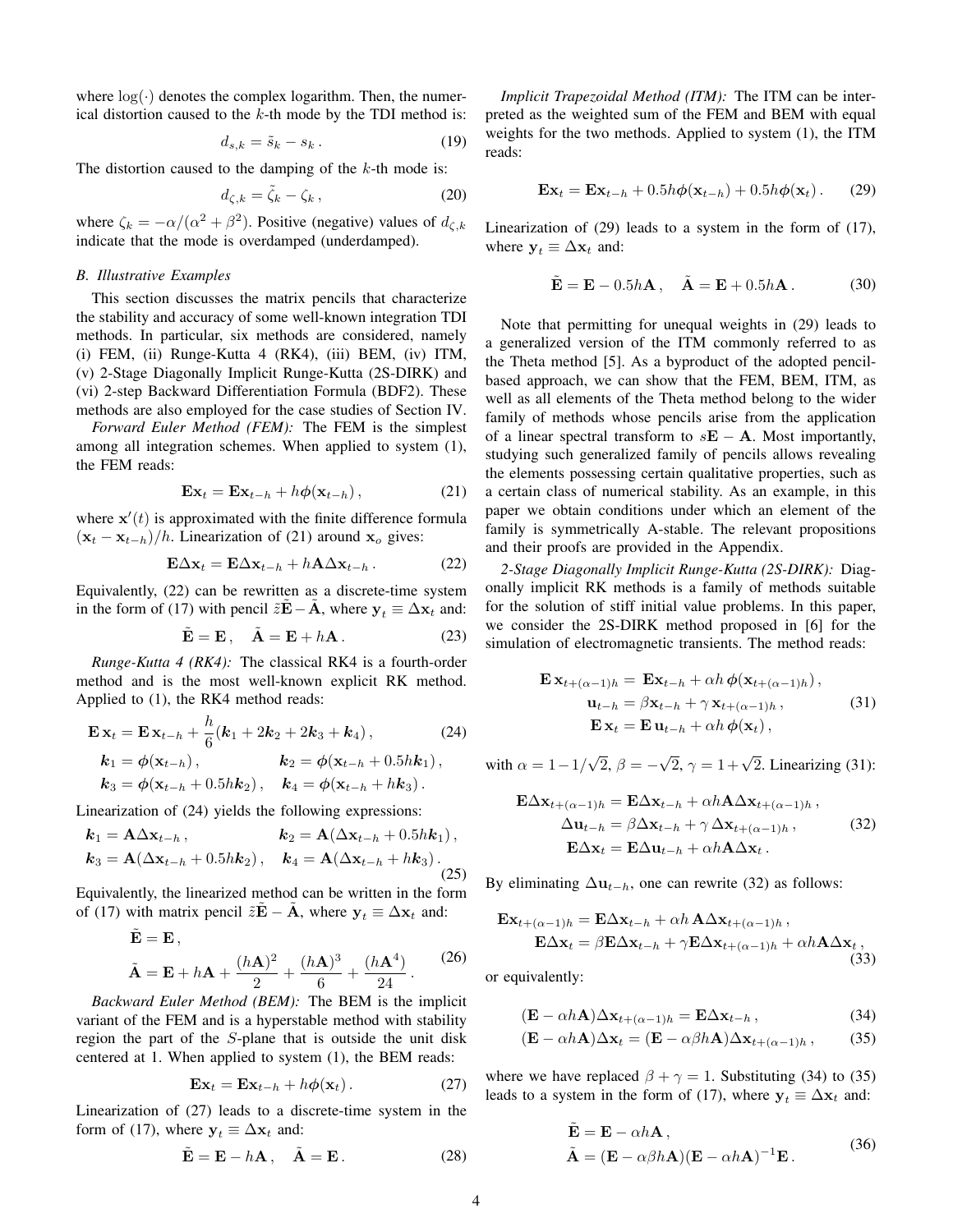*2-step Backward Differentiation Formula (BDF2):* The backward differentiation formulas is a family of implicit, linear multistep methods. In this paper, we consider the BDF2 which, when applied to  $(1)$ , reads:

$$
\mathbf{0}_{r,1} = \mathbf{E}\mathbf{x}_t - \frac{4}{3}\mathbf{E}\mathbf{x}_{t-h} + \frac{1}{3}\mathbf{E}\mathbf{x}_{t-2h} - \frac{2}{3}h\phi(\mathbf{x}_t).
$$
 (37)

Linearization of (37) gives:

$$
(\mathbf{E} - \frac{2}{3}h\mathbf{A})\Delta \mathbf{x}_t = \frac{4}{3}\mathbf{E}\Delta \mathbf{x}_{t-h} - \frac{1}{3}\mathbf{E}\Delta \mathbf{x}_{t-2h}.
$$
 (38)

Adopting the notation:

$$
\mathbf{y}_t = \begin{bmatrix} \Delta \mathbf{x}_{t-h} \\ \Delta \mathbf{x}_t \end{bmatrix}, \ \mathbf{y}_{t-h} = \begin{bmatrix} \Delta \mathbf{x}_{t-2h} \\ \Delta \mathbf{x}_{t-h} \end{bmatrix},
$$

the system can be written in the form of (17), where:

$$
\tilde{\mathbf{E}} = \begin{bmatrix} \boldsymbol{I}_r & \mathbf{0}_{r,r} \\ \mathbf{0}_{r,r} & \mathbf{E} - \frac{2}{3}h\mathbf{A} \end{bmatrix}, \ \tilde{\mathbf{A}} = \begin{bmatrix} \mathbf{0}_{r,r} & \boldsymbol{I}_r \\ -\frac{1}{3}\mathbf{E} & \frac{4}{3}\mathbf{E} \end{bmatrix}
$$

.

## *C. Link to Growth Function*

In this section, we discuss the link between the growth function of a RK method and the corresponding matrix pencil  $\tilde{z}E - A$  that arises if the method is applied for the TDI of (1). First, consider the test equation (10) and write  $\lambda$  as a ratio of two values, i.e.,  $\lambda = \mu_1/\mu_2$ . Then, (15) can be rewritten as the ratio of two functions of  $\mu_1$ ,  $\mu_2$  and h, as follows:

$$
\mathcal{R}(\lambda h) := \mathcal{F}(\mu_1, \mu_2, h) = \frac{\mathcal{N}(\mu_1, \mu_2, h)}{\mathcal{D}(\mu_1, \mu_2, h)},
$$
(39)

where

$$
\mathcal{N}(\mu_1, \mu_2, h) = \det(\mu_2 \mathbf{I}_{\rho} - h\mu_1 \mathbf{Q} + h\mu_1 \mathbf{e}_{\rho} \mathbf{b}^{\mathrm{T}}),
$$
  
 
$$
\mathcal{D}(\mu_1, \mu_2, h) = \det(\mu_2 \mathbf{I}_{\rho} - h\mu_1 \mathbf{Q}).
$$
 (40)

Using (39), (11) becomes:

$$
\mathcal{D}(\mu_1, \mu_2, h)x_t = \mathcal{N}(\mu_1, \mu_2, h)x_{t-h}, \tag{41}
$$

and hence, the numerical stability of the method can be equivalently seen through the pencil  $\tilde{z}\mathcal{D}(\mu_1, \mu_2, h) - \mathcal{N}(\mu_1, \mu_2, h)$ .

For explicit RK methods, as well as for certain implicit methods, including the BEM and ITM, the discussion above can be extended for system (7) integrated through (17). Observing that matrices  $A$ , E, are functions of  $A$ , E and  $h$ , and extending the scalar functions  $N$ ,  $D$  to the corresponding matrix functions  $\mathcal{N}, \mathcal{D}$ , we find that:

$$
\tilde{\mathbf{E}} = \mathcal{D}(\mathbf{A}, \mathbf{E}, h), \quad \tilde{\mathbf{A}} = \mathcal{N}(\mathbf{A}, \mathbf{E}, h).
$$
 (42)

As a consequence of (42), the pencils associated with the RK methods can be readily obtained by extending known results about their growth functions. For example, setting  $\lambda = \mu_1/\mu_2$  in (13), one obtains that the growth function of the ITM is given by (39), where:

$$
\mathcal{D}(\mu_1, \mu_2, h) = \mu_2 - 0.5\mu_1 h ,
$$
  
 
$$
\mathcal{N}(\mu_1, \mu_2, h) = \mu_2 + 0.5\mu_1 h ,
$$

and hence, consistently with Section III-B, one obtains that:

$$
\tilde{\mathbf{E}} = \mathcal{D}(\mathbf{A}, \mathbf{E}, h) = \mathbf{E} - 0.5h\mathbf{A},
$$
  

$$
\tilde{\mathbf{A}} = \mathcal{N}(\mathbf{A}, \mathbf{E}, h) = \mathbf{E} + 0.5h\mathbf{A}.
$$

#### *D. Validity of SSSA*

The paper relies upon the linearization of systems (1) and (4) at a steady state solution  $x_0$ . Strictly speaking, thus, the proposed approach is valid only around  $x<sub>o</sub>$ . With this regard, the following remarks are relevant.

In the neighborhood of  $x_0$ , (19) and (20) provide precise measures of the modes' numerical approximation given a time step or, the other way around, provide the required step size to achieve a certain accuracy. A method that does not fulfill the user's requirements in view of these measures can be discarded without the need for further calculations. The proposed tool can be very useful when comparing between different methods or testing potential new numerical schemes on their suitability for TDI of a given power system model. Last but not least, the proposed tool requires only the calculation of the associated matrix pencils and thus it allows testing methods whose full implementation in the time domain routine may be an involved procedure.

The structure of the dynamic modes and the stiffness of a power system model are features that do not change dramatically by varying the operating point, and thus we stress that the proposed measures are also rough yet accurate estimates of the amount of approximation introduced by TDI methods under varying operating conditions, also owing to the qualitative properties of the methods which remain unchanged, such as their class of numerical stability. Therefore, the analysis does not need to be repeated often. Other works that have faced a similar problem yet for different application are e.g. [18]–[20].

#### IV. CASE STUDIES

The simulation results provided in this section illustrate important features of the proposed framework to study the stability and accuracy of numerical methods applied for the TDI of power systems. The case study in Section IV-A is based on the well-known WSCC 9-bus system [21], whereas Section IV-B considers a realistic model of the AIITS.

Simulations are carried out using Dome [22]. The version of Dome employed in this paper depends on ATLAS 3.10.3 for dense vector/matrix operations; CVXOPT 1.2.5 for sparse matrix operations; and KLU 1.3.9 for sparse matrix factorizations. The eigenvalues of matrix pencils are calculated using LAPACK [23]. All simulations are executed on a 64-bit Linux operating system running on 2 quad-core Intel Xeon 3.5 GHz CPUs, and 12 GB of RAM.

## *A. WSCC 9-Bus System*

This section presents simulation results based on the WSCC 9-bus system. The system comprises 6 transmission lines and 3 medium voltage/high voltage transformers; 3 Synchronous Generators (SGs) represented by fourth-order, two-axis models and equipped with Turbine Governors (TGs) and Automatic Voltage Regulators (AVRs). In transient conditions, loads are modeled as constant admittances. In total, the system's DAE model includes 39 state and 57 algebraic variables.

The small-disturbance dynamics of the system are represented by the eigenvalues of the pencil  $sE - A$ . Eigenvalue analysis shows that the system is stable when subjected to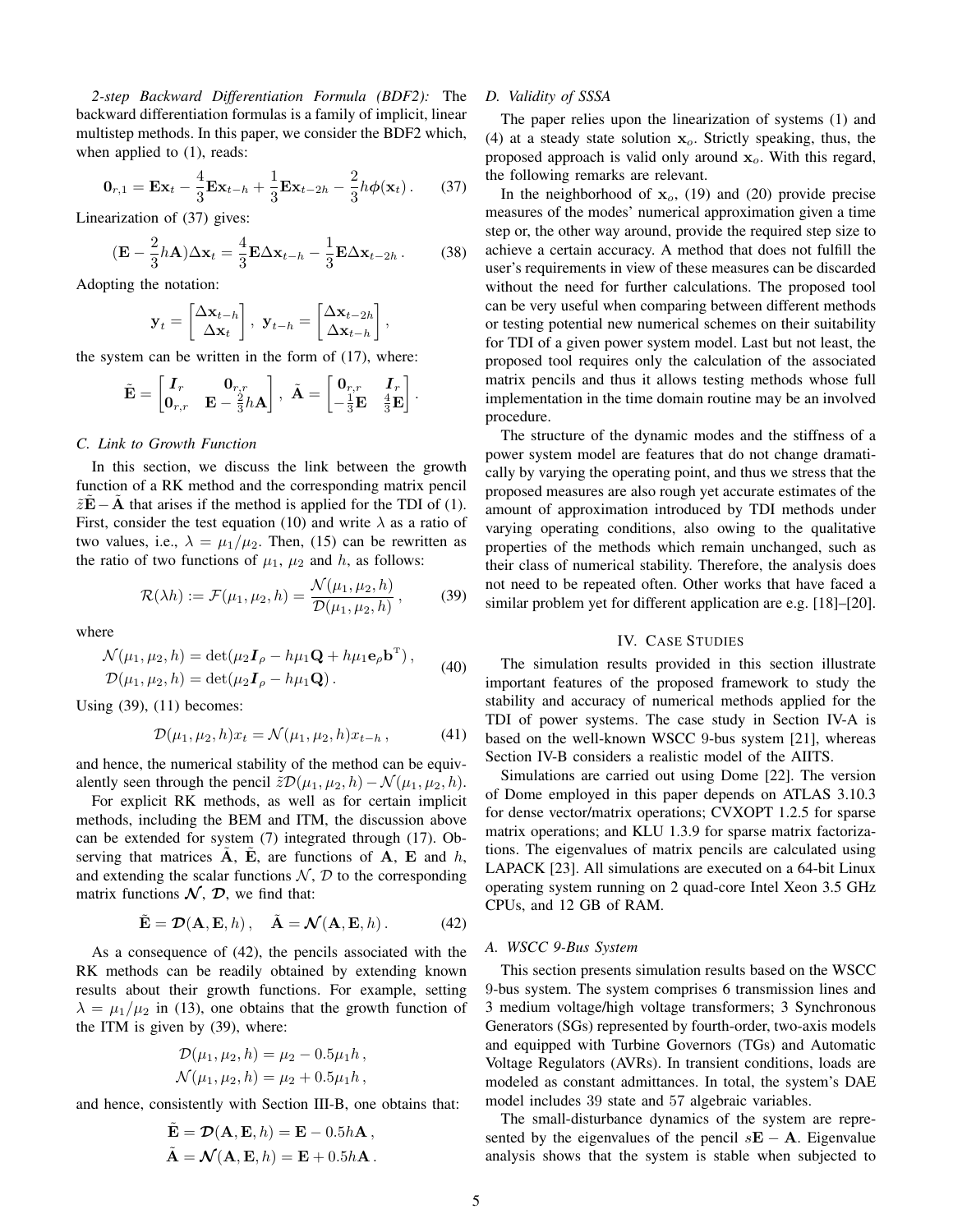

Fig. 1: WSCC system: Eigenvalue analysis of numerical TDI methods.

small disturbances, with the fastest and slowest dynamics represented by the real eigenvalues  $-1000$  and  $-0.02$ , respectively, which gives a stiffness ratio  $S = 5 \cdot 10^4$ .



Fig. 2: WSCC system dominant mode: Root locus of numerical approximation as the time step is increased.

We consider the six numerical methods discussed in Section III-B. For each method, we calculate the associated pencil  $\tilde{z}\tilde{E} - \tilde{A}$  and its eigenvalues, which are then mapped to the S-plane according to (18) and compared to the eigenvalues of  $sE - A$ . The comparison results for different time step sizes are presented in Fig. 1. As expected, for a sufficiently large  $h$  the explicit methods are destabilized. Varying  $h$  allows determining the maximum time step before numerical stability is lost. In particular, the time step margin of the FEM and the RK4 for the WSCC system are obtained as 0.005 s and 0.011 s, respectively. For larger time steps, there is at least one dynamic mode for which  $\alpha < 0$  and  $\tilde{\alpha} > 0$  in (19) and thus any TDI executed with such step values is guaranteed to diverge. The figure also shows that both the BEM and the BDF2 overdamp the dynamics of the system, which is again as expected. In addition, varying  $h$  allows estimating the upper time step bound for which the overdamping is less than a certain prescribed degree. For instance, if it is required that the overdamping of all dynamic modes of the system is less than  $d_{\zeta} = 1\%$  (see also eq. (20)), then the upper bounds of h for the BEM and BDF2 are 0.002 s and 0.051 s, respectively. Finally, among all methods considered, the 2S-DIRK shows the highest accuracy, while the ITM also shows very good accuracy for time steps smaller than  $10^{-1}$  s. We focus on the dominant dynamic mode of the system, i.e. the local electromechanical oscillation of the SG connected to bus 2. In the eigenvalue analysis, this mode is represented by the complex pair  $-0.1699 \pm 0.70696$  with damping ratio 2.21%. The root loci in Fig. 2 illustrate the accuracy of the TDI methods in approximating the mode as  $h$  increases. The figure shows the route of explicit methods towards instability as well as of hyperstable methods to overdamped regions. From the close-up shown in Fig. 2b, it is seen that, interestingly, the RK4 introduces a slight overdamping for small enough step sizes. Comparing the ITM with the 2S-DIRK, which are both symmetrically A-stable, we see that under the same step the 2S-DIRK is more accurate. In addition, for steps smaller than 0.05 s, the 2S-DIRK follows precisely the mode's damping, whereas for larger steps, it introduces a slight overdamping. On the other hand, the ITM underdamps the mode, which for a large enough h leads to sustained numerical oscillations.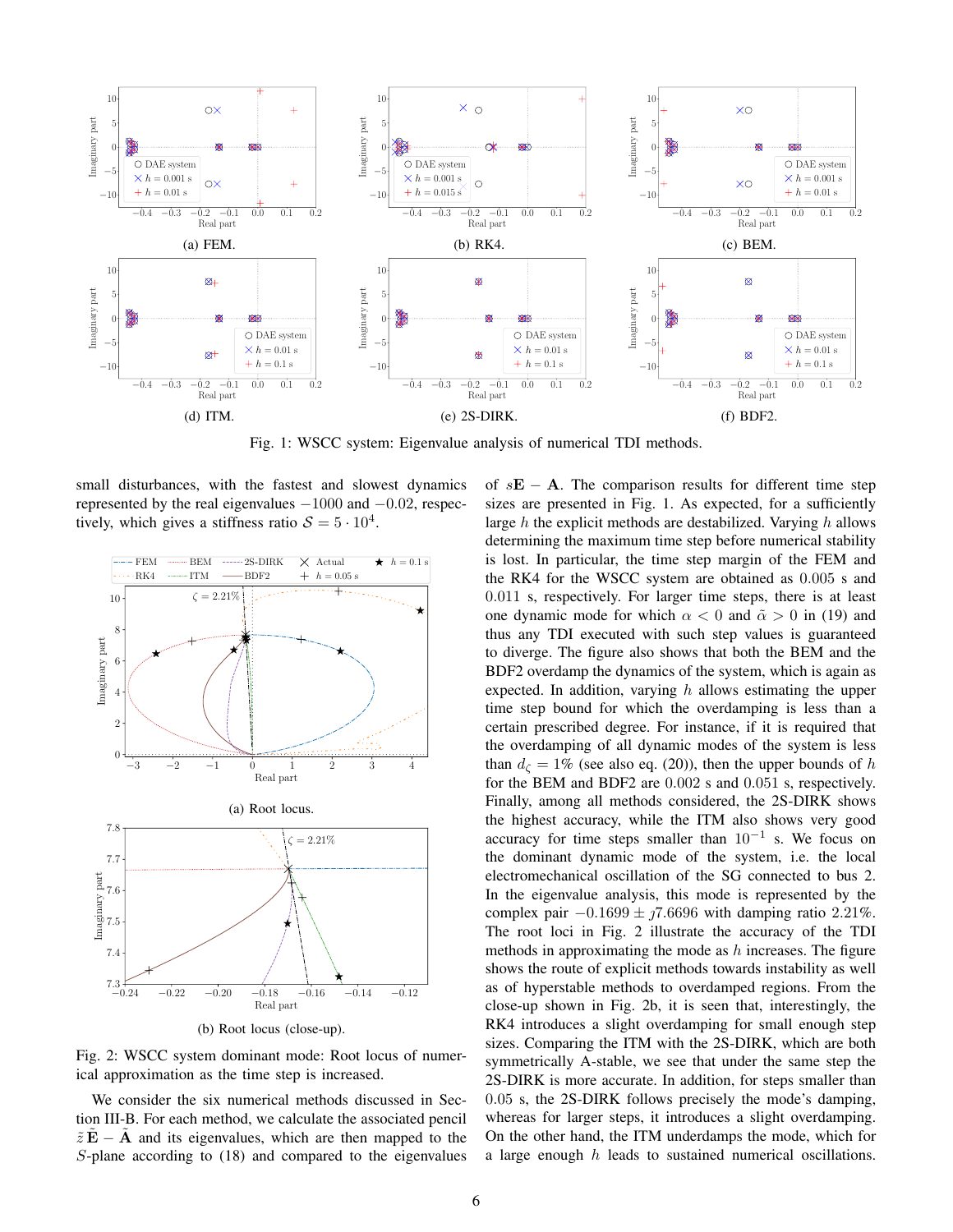For the sake of example, Table I gives the damping distortion  $d_{\zeta}$  introduced by all methods for  $h = 0.05$  s. Finally, as h increases, the distorted eigenvalue approaches zero for all methods. This is consistent with (18), whereby substituting the limit case  $h \to \infty$ , one has  $\tilde{s}_k \to 0$ .

TABLE I: WSCC system dominant mode: Damping distortion for  $h = 0.05$  s; and time step leading to  $|d_s| = 0.1$ .

|                                      | <b>FEM</b> | RK4 |                                          | BEM ITM 2S-DIRK BDF2 |       |
|--------------------------------------|------------|-----|------------------------------------------|----------------------|-------|
| $d_{\zeta}$ [%]<br>(h = 0.05 s)      |            |     | $-18.5$ $-22.4$ $18.2$ $-0.052$ $-0.005$ |                      | 0.9   |
| $h$ [s]<br>( d <sub>s</sub>   = 0.1) |            |     | $0.003$ $0.0002$ $0.003$ $0.052$         | 0.075                | 0.026 |



Fig. 3: Dominant mode of WSCC system: Magnitude of numerical distortion.

For the same mode, the magnitude of numerical distortion as a function of  $h$  is depicted in Fig. 3. The BEM and the FEM, being the former the implicit version of the latter, cause practically the same amount of distortion for every  $h$ , yet in opposite directions, with the BEM leading to overdamping and the FEM to instability (see Fig. 2a). Figure 3 allows determining the time step that introduces a certain amount of numerical distortion to the mode. For example, the time step of each method leading to  $|d_s| = 0.1$  is given in Table I.

In the remainder of this section, we focus exclusively on implicit methods, i.e. further simulation results are provided for the BEM, ITM, 2S-DIRK and BDF2. We carry out a nonlinear time domain simulation considering a three-phase shortcircuit at bus 5. The fault occurs at  $t = 1$  s and is cleared after 80 ms by tripping the line that connects buses 5 and 7. The system is integrated using  $h = 0.05$  s. The response of the rotor speed of the SG at bus 2 ( $\omega_{r,2}$ ), i.e., of the variable mostly participating to the dominant system mode, is shown in Fig. 4. For comparison, we have included a reference trajectory which represents an accurate integration of the system. $2$  The trajectories in Fig. 4 are consistent with the results of Table I, confirming that the small-disturbance analysis results provide a rough yet accurate estimation of the damping distortion introduced by TDI methods during the simulation. Considering the same disturbance, we simulate the system with the values of h that correspond to  $|d_s| = 0.1$  of the dominant mode, as obtained in Table I. The response of the rotor speed of the SG at bus 2 in this case is shown in Fig. 5. As expected, integrating the system under a certain magnitude of numerical distortion leads to similar trajectories for all methods. Yet, the trajectories present some differences, since the distortion of each method is not in the same direction with the others (see e.g. Fig. 2). For example, the oscillation obtained with the BEM appears to be the most suppressed since the direction of its distortion introduces the largest overdamping.



Fig. 4: WSCC system:  $\omega_{r,2}$  after the fault at bus 5,  $h = 0.05$  s.



Fig. 5: WSCC system:  $\omega_{r,2}$  after the fault at bus 5,  $|d_s| = 0.1$ .

#### *B. All-Island Irish Transmission System*

This section provides simulation results on a 1, 479-bus model of the AIITS. The topology and steady-state operation data of the system have been provided by the Irish transmission system operator, EirGrid Group. Dynamic data have been determined based on current knowledge about the technology of generators and controllers. The system comprises 796 lines, 1, 055 transformers, 245 loads, 22 SGs, with AVRs and TGs, 6 power system stabilizers and 176 wind generators. The model has 1, 443 state and 7, 197 algebraic variables.

Eigenvalue analysis shows that the system is stable around the examined equilibrium point. The fastest and slowest dynamic modes have exponential decay rates −99, 900.1 and −0.077, respectively, and thus the stiffness ratio of the model is  $S = 1.3 \cdot 10^6$ . We consider the most poorly damped electromechanical mode of the system, i.e., the local oscillation of the SG connected to bus 507. In the eigenvalue analysis results, this mode is represented by the complex pair  $-0.3042 \pm$  $14.1426$  with damping ratio 7.32%. Hereafter, we will refer to

 $2$ The reference trajectory in TDI results of this paper are obtained using the 2S-DIRK with  $h = 0.001$  s.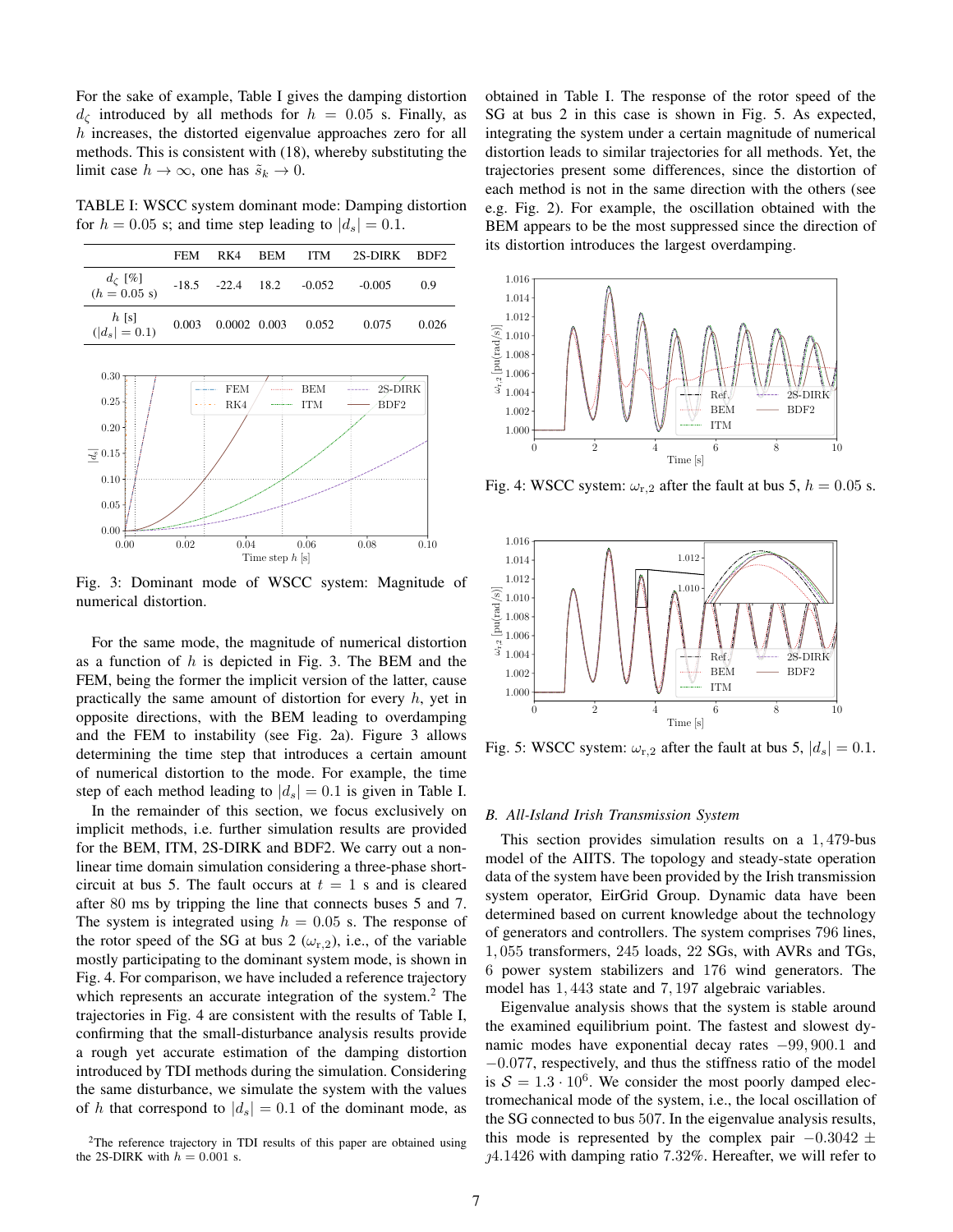| Oper. point | Disturbance   | <b>BEM</b>          | ITM                 | 2S-DIRK             | BDF <sub>2</sub>    |
|-------------|---------------|---------------------|---------------------|---------------------|---------------------|
| Base case   | SG outage     | $1.8 \cdot 10^{-2}$ | $4.3 \cdot 10^{-4}$ | $2.0 \cdot 10^{-4}$ | $8.8 \cdot 10^{-3}$ |
|             | Load trip     | $6.4 \cdot 10^{-3}$ | $2.2 \cdot 10^{-3}$ | $1.2 \cdot 10^{-4}$ | $2.2 \cdot 10^{-3}$ |
|             | 3-phase fault | $8.7 \cdot 10^{-3}$ | $2.7 \cdot 10^{-3}$ | $1.3 \cdot 10^{-3}$ | $9.0 \cdot 10^{-3}$ |
|             | EWIC trip     | $2.5 \cdot 10^{-2}$ | $1.1 \cdot 10^{-3}$ | $5.4 \cdot 10^{-4}$ | $1.2 \cdot 10^{-2}$ |
| $+5\%$ load | SG outage     | $5.4 \cdot 10^{-1}$ | $5.6 \cdot 10^{-2}$ | $5.5 \cdot 10^{-2}$ | $7.3 \cdot 10^{-2}$ |
|             | Load trip     | $1.0 \cdot 10^{-1}$ | $1.7 \cdot 10^{-2}$ | $8.2 \cdot 10^{-3}$ | $4.3 \cdot 10^{-2}$ |
|             | 3-phase fault | $3.2 \cdot 10^{-1}$ | $4.4 \cdot 10^{-2}$ | $3.3 \cdot 10^{-2}$ | $1.8 \cdot 10^{-1}$ |
|             | EWIC trip     | $4.6 \cdot 10^{-2}$ | $1.2 \cdot 10^{-2}$ | $6.0 \cdot 10^{-3}$ | $3.9 \cdot 10^{-2}$ |
| $-5\%$ load | SG outage     | $1.8 \cdot 10^{-2}$ | $6.7 \cdot 10^{-4}$ | $3.1 \cdot 10^{-4}$ | $9.0 \cdot 10^{-3}$ |
|             | Load trip     | $5.5 \cdot 10^{-3}$ | $2.0 \cdot 10^{-3}$ | $1.1 \cdot 10^{-4}$ | $2.0 \cdot 10^{-3}$ |
|             | 3-phase fault | $4.2 \cdot 10^{-2}$ | $1.3 \cdot 10^{-2}$ | $6.4 \cdot 10^{-3}$ | $4.3 \cdot 10^{-2}$ |
|             | EWIC trip     | $1.2 \cdot 10^{-1}$ | $5.7 \cdot 10^{-3}$ | $3.7 \cdot 10^{-3}$ | $5.9 \cdot 10^{-2}$ |

TABLE II: AIITS: Cumulative  $\omega_{r,2}$  trajectory mismatches introduced by TDI methods,  $h = 0.1$  s.

this mode as MCEM (Most Critical Electromechanical Mode). The magnitude of numerical distortion of the damping of the MCEM as a function of  $h$  for the BEM, ITM, 2S-DIRK and BDF2 is shown in Fig. 6.



Fig. 6: AIITS: Damping distortion  $d_{\zeta}$ , MCEM.

TABLE III: AIITS: Time step for  $|d_s| = 0.1$ , MCEM.

|         | <b>REM</b> | ITM   | 2S-DIRK | – BDF2 |
|---------|------------|-------|---------|--------|
| $h$ [s] | 0.011      | 0.131 | 0.189   | 0.066  |

The time steps that correspond to  $|d_s| = 0.1$  for the MCEM are given in Table III. Using these time step values we provide a comparison of the four implicit numerical methods by executing a non-linear TDI, assuming the loss of the SG connected to bus 684 at  $t = 1$  s. The response of the rotor speed of the SG at bus 507 following the disturbance is shown in Fig. 7. As expected, all methods provide a similar response and a small deviation from the reference trajectory. The trajectory obtained with the BEM appears to be more damped than the others, which was also to be expected (see Section IV-A).

A relevant remark is that evaluating different methods under the same amount of numerical distortion can be employed as a means for their fair computational comparison. As an example, for each implicit TDI method we vary  $|d_s|$  for the MCEM and for every value we calculate the corresponding time step  $h$ . Using this step value we integrate the system and compute the computational time required to complete the simulation.



Fig. 7: AIITS:  $\omega_{r,2}$  after SG outage,  $|d_s| = 0.1$  (MCEM).



Fig. 8: AIITS:  $|d_s|$  of MCEM vs TDI total computation time.

The results shown in Fig. 7 indicate that, for the examined scenario, the ITM is the method that takes the lowest total computational time. Yet, as  $|d_s|$  increases, the relative difference of the ITM with respect to the other methods decreases. For large time steps, in fact, the ITM shows large sustained numerical oscillations which in turn lead to an increased number of required iterations per step, while the opposite is true for the methods that introduce overdamping, i.e., they require less iterations.

We note that considering a single dynamic mode is assumed in Figs 3 and 6 for the sake of simplicity, but this is not a limitation of the proposed approach, since the analysis can be extended to take into account a group of critical modes, or even all system modes.

Finally, in addition to the operating condition assumed so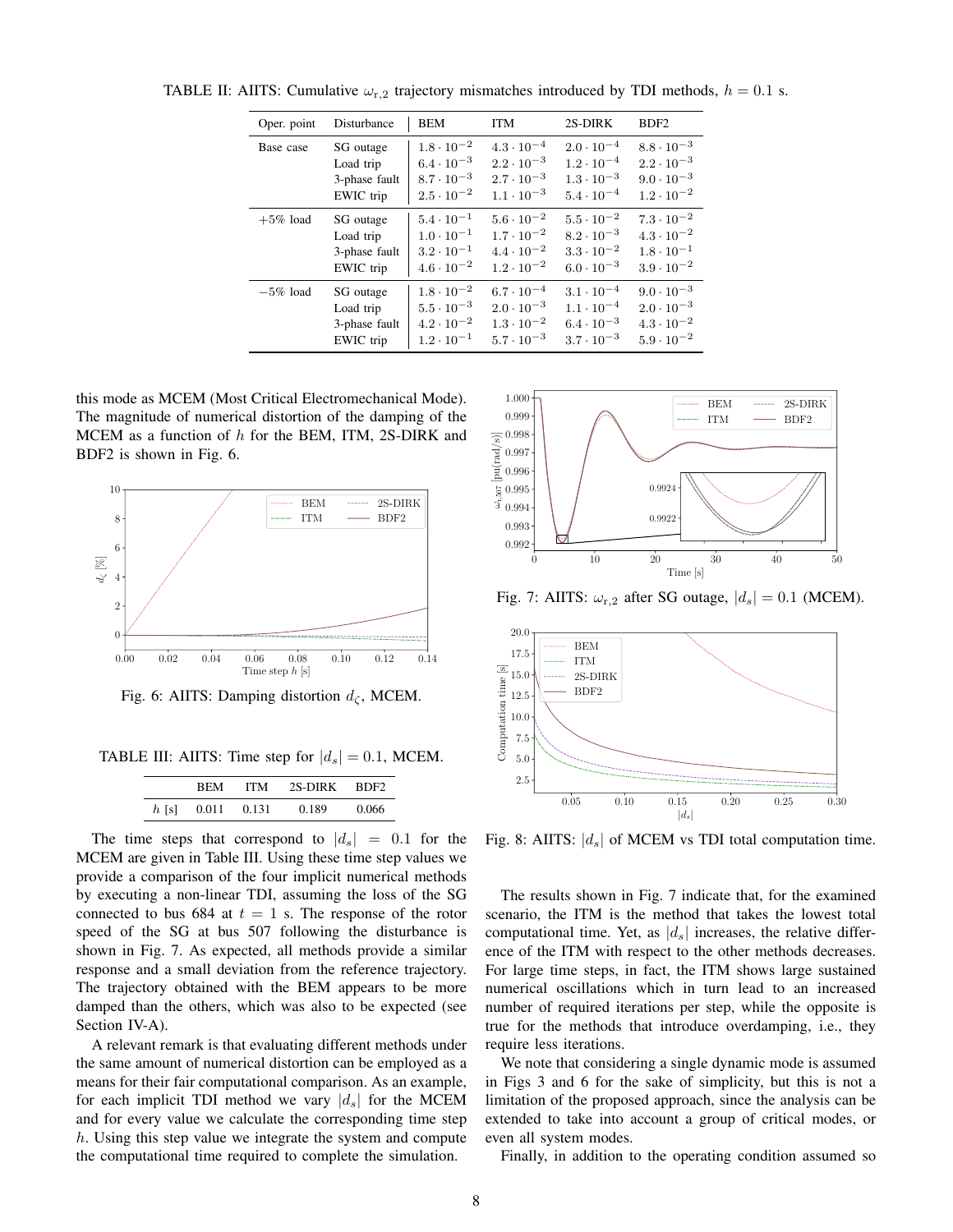far in this example (base case), we consider two more. The new operating conditions are obtained through a 137 MW load increase/decrease (corresponding to 5% increase/decrease of the system's total power consumption). For each operating condition, we consider four different disturbances, (i) outage of 90 MW synchronous generation at bus 684, (ii) loss of a total of 101.4 MW power consumption connected to buses 1-5, (iii) three-phase fault at bus 1238, cleared by tripping a transmission line connected to the faulted bus after 100 ms. (iv) loss of the VSC-HVDC link East-West Inter-connector (EWIC) that connects the AIITS to Great Britain's transmission system.

The system is integrated with the BEM, the ITM, the 2S-DIRK, and the BDF2, for 15 s and using  $h = 0.1$  s. In every simulation, the disturbance is applied at  $t = 1$  s. Table II shows, for each method and scenario, the magnitude of the error of the rotor speed  $\omega_{r,2}$  with respect to the reference trajectory, cumulated for the simulation period. Moreover, the values of  $|d_s|$  for the mode to which  $\omega_{r,2}$  mostly participates in, i.e. the MCEM, are given in Table IV. The values in Table IV are determined considering the base case operating condition. Results further confirm the suitability of the proposed approach in providing indicative and useful, yet not absolute measures of the numerical distortion introduced by TDI methods. Of course, repeating the SSSA when the operating condition is varied, would allow a further improvement of the precision of the measures derived.

TABLE IV: AIITS:  $|d_s|$  for  $h = 0.1$  s, MCEM.

|         | <b>REM</b> | ITM   | 2S-DIRK BDF2 |       |
|---------|------------|-------|--------------|-------|
| $ d_s $ | 0.810      | 0.058 | 0.029        | 0.208 |

Results support the validity of the proposed approach in providing indicative accuracy measures for the non-linear system model.

# V. CONCLUSIONS

The paper provides a framework based on SSSA to study the numerical distortion introduced by explicit and implicit integration schemes when applied for the simulation of power system dynamics. The proposed framework is implemented using a general formulation which covers the most important families of integration methods, including RK and linear multistep methods. Results indicate that adopting the proposed approach, one is able to provide useful upper time step bounds to satisfy certain accuracy criteria, as well as to compare different methods in a fair way.

Future work will exploit the proposed framework to provide new insights on the accuracy of multirate methods, e.g. see [24], as well as to evaluate the ability and limitations of common integration schemes to accurately cope with time delays and stochastic processes.

#### APPENDIX

# *A. Proof of Proposition 1*

We consider (16) and for simplicity we use the notation  $\frac{\partial \eta}{\partial \mathbf{x}_t} = \mathbf{A}_0$ ,  $\frac{\partial \eta}{\partial \mathbf{x}_{t-h}} \mathbf{A}_h$ ,  $\frac{\partial \eta}{\partial \mathbf{x}_{t-a_1h}} = \mathbf{A}_{a_1h}$ ,  $\frac{\partial \eta}{\partial \mathbf{x}_{t-a_2h}} = \mathbf{A}_{a_2h}$ ,

 $\ldots$ ,  $\frac{\partial \eta}{\partial \mathbf{X}_{t-a} \rho h} = \mathbf{A}_{a}$ , Let also  $\epsilon > 0$ , so that  $a_i = c_i \epsilon$ ,  $c_i \in \mathbb{N}^*$ . We set:

$$
\begin{aligned} \boldsymbol{y}_t^{[0]}&=\Delta\mathbf{x}_t\\ \boldsymbol{y}_t^{[h]}&=\Delta\mathbf{x}_{t-h}\\ &\vdots\\ \boldsymbol{y}_t^{[a_1h]}&=\Delta\mathbf{x}_{t-a_1h}\\ \boldsymbol{y}_t^{[(a_1+\epsilon)h]}&=\Delta\mathbf{x}_{t-(a_1+\epsilon)h}\\ \boldsymbol{y}_t^{[(a_1+2\epsilon)h]}&=\Delta\mathbf{x}_{t-(a_1+2\epsilon)h}\\ &\vdots\\ \boldsymbol{y}_t^{[a_2h]}&=\Delta\mathbf{x}_{t-a_2h}\\ \boldsymbol{y}_t^{[(a_2+\epsilon)h]}&=\Delta\mathbf{x}_{t-(a_2+\epsilon)h}\\ &\vdots\\ \boldsymbol{y}_t^{[a_{\rho-1}h]}&=\Delta\mathbf{x}_{t-a_{\rho-1}h}\,. \end{aligned}
$$

and

$$
\begin{aligned} \bm{y}^{[0]}_{t-h} &= \Delta \mathbf{x}_{t-h} = \bm{y}^{[h]}_{t} \\ \bm{y}^{[h]}_{t-h} &= \Delta \mathbf{x}_{t-2h} = \bm{y}^{[2h]}_{t} \\ \bm{y}^{[2h]}_{t-h} &= \Delta \mathbf{x}_{t-3h} = \bm{y}^{[3h]}_{t} \\ & \vdots \\ \bm{y}^{[a_1h]}_{t-h} &= \Delta \mathbf{x}_{t-(a_1+\epsilon)h} = \bm{y}^{[(a_1+\epsilon)h]}_{t} \\ \bm{y}^{(a_1+\epsilon)h}_{t-h} &= \Delta \mathbf{x}_{t-(a_1+2\epsilon)h} = \bm{y}^{[(a_1+2\epsilon)h]}_{t} \\ & \vdots \\ \bm{y}^{[a_2h]}_{t-h} &= \Delta \mathbf{x}_{t-(a_2+\epsilon)h} = \bm{y}^{[(a_2+\epsilon)h]}_{t} \\ \bm{y}^{[(a_2+\epsilon)h]}_{t-h} &= \Delta \mathbf{x}_{t-(a_2+2\epsilon)h} = \bm{y}^{[(a_1+2\epsilon)h]}_{t} \\ & \vdots \\ \mathbf{A}_{a_\rho h} \bm{y}^{[a_{\rho-1} h]}_{t-h} &= \mathbf{A}_{a_\rho h} \Delta \mathbf{x}_{t-a_\rho h} \, . \end{aligned}
$$

The last matrix equation can be written as:

$$
\mathbf{A}_{a_{\rho}h}\mathbf{y}_{t-h}^{[a_{\rho-1}h]} = -\mathbf{A}_0 \Delta \mathbf{x}_t - \mathbf{A}_h \Delta \mathbf{x}_{t-h} - \mathbf{A}_{a_1h} \Delta \mathbf{x}_{t-a_1h} - \dots - \mathbf{A}_{a_{\rho-1}h} \Delta \mathbf{x}_{t-a_{\rho-1}h}.
$$
\n(43)

or, equivalently,

$$
\mathbf{A}_{a_{\rho}h} \mathbf{y}_{t-h}^{[a_{\rho-1}h]} = -\mathbf{A}_0 \mathbf{y}_t^{[0]} - \mathbf{A}_h \mathbf{y}_t^{[h]} - \mathbf{A}_{a_1h} \mathbf{y}_t^{[a_1h]} - \dots - \mathbf{A}_{a_{\rho-1}h} \mathbf{y}_t^{[a_{\rho-1}h]}.
$$
\n(44)

Using the above matrix equations we arrive to system (17) which is equivalent to (16), where:

$$
\tilde{\mathbf{E}} = \left[ \begin{array}{cc} \mathbf{I} & \mathbf{0} \\ \mathbf{0} & \mathbf{A}_{a_{\rho}h} \end{array} \right], \tag{45}
$$

$$
\tilde{\mathbf{A}} = \left[ \begin{array}{cc} \mathbf{0} & \mathbf{I} \\ -\mathbf{A}_0 & \mathbf{A}^\dagger \end{array} \right],\tag{46}
$$

and:

$$
\mathbf{A}^{\dagger} = \begin{bmatrix} -\mathbf{A}_h & \mathbf{0} & \cdots - \mathbf{A}_{a_1h} & \mathbf{0} & \cdots - \mathbf{A}_{a_{\rho-1}h} & \mathbf{0} \end{bmatrix},
$$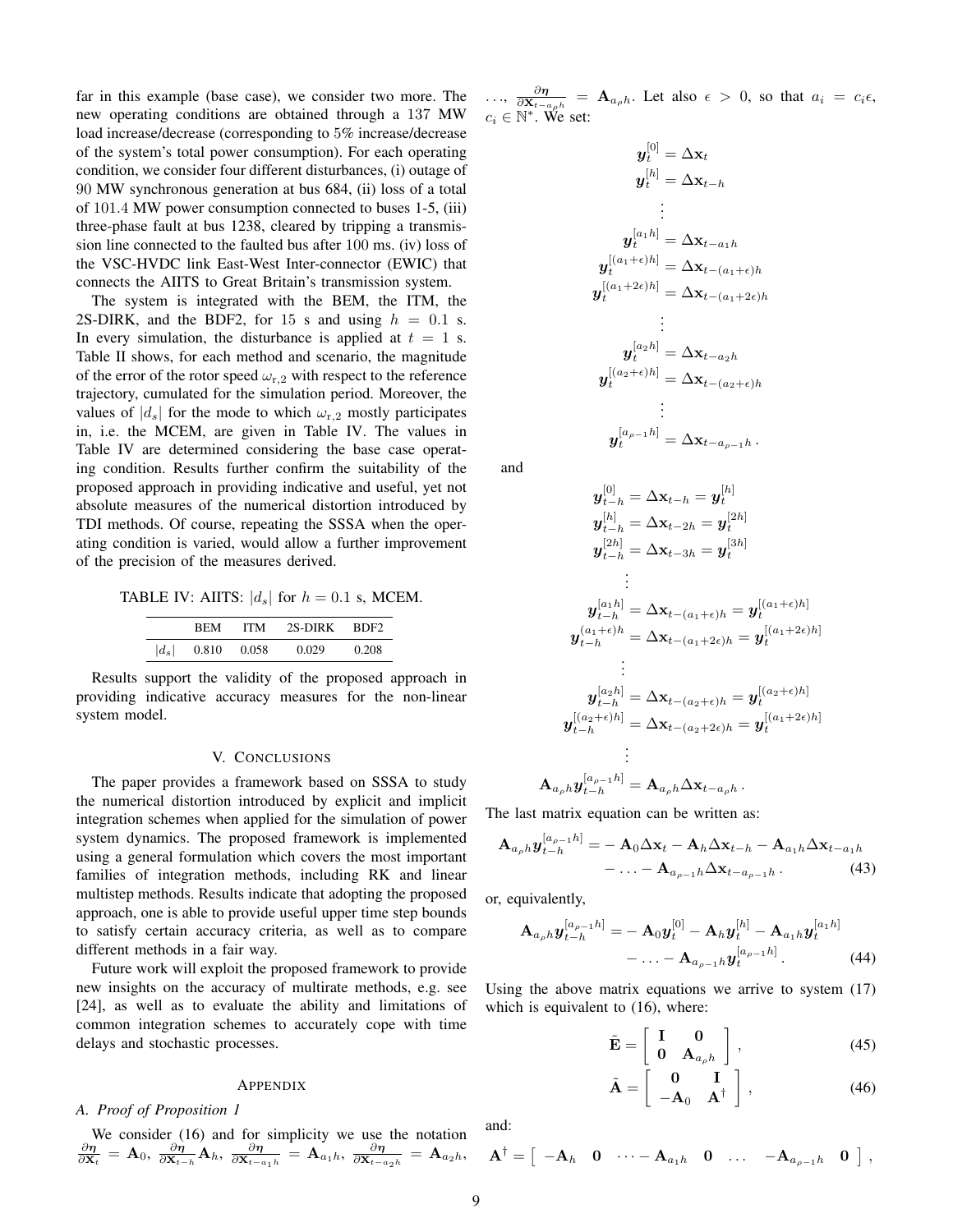where 0, I are the zero and identity matrix with proper dimensions.

$$
\mathbf{y}_{t}^{\mathrm{T}} = [(\boldsymbol{y}_{t}^{[0]})^{\mathrm{T}} \quad (\boldsymbol{y}_{t}^{[h]})^{\mathrm{T}} \quad (\boldsymbol{y}_{t}^{[2h]})^{\mathrm{T}} \quad \dots \quad (\boldsymbol{y}_{t}^{[a_{1}h]})^{\mathrm{T}} (\boldsymbol{y}_{t}^{[(a_{1}+\epsilon)h]})^{\mathrm{T}} \quad \dots \quad (\boldsymbol{y}_{t}^{[a_{2}h]})^{\mathrm{T}} \quad (\boldsymbol{y}_{t}^{[(a_{2}+\epsilon)h]})^{\mathrm{T}} \quad (47) \dots \quad (\boldsymbol{y}_{t}^{[a_{\rho-1}h]})^{\mathrm{T}}].
$$

Then, we have that the pencils  $s^{a_p h} \mathbf{A}_{a_p h} + \ldots + s^{a_2 h} \mathbf{A}_{a_2 h} + \ldots$  $s^{a_1h}\mathbf{A}_{a_1h} + s^h\mathbf{A}_h + \mathbf{A}_0$ ,  $s\tilde{\mathbf{E}} - \tilde{\mathbf{A}}$  of systems (16), (17) respectively, have exactly the same finite eigenvalues, see [9]. The proof is completed.

## *B. Propositions 2 and 3*

Proposition 2. Recall the general form of the Möbius transformation [25]:

$$
s = \frac{az+b}{cz+d}, \quad a, b, c, d \in \mathbb{C}, \quad ad - bc \neq 0. \tag{48}
$$

If (48) is applied to the matrix pencil  $s\mathbf{E} - \mathbf{A}$ , it leads to the family of pencils:

$$
z(a\mathbf{E} - c\mathbf{A}) - (d\mathbf{A} - b\mathbf{E}).
$$
 (49)

*Proof.* First, the restriction  $ad - bc \neq 0$  in (48) is necessary since, if  $ad = bc$  then s is constant, which is not possible. Then, recall that the eigenvalues of the pencil of (7) are the solutions of (8), whereby applying (48) we get:

$$
\det\left(\frac{az+b}{cz+d}\mathbf{E}-\mathbf{A}\right)=0\,,
$$

or, equivalently, by using determinant properties:

$$
\det((a\mathbf{E} - c\mathbf{A})z - (d\mathbf{A} - b\mathbf{E})) = 0,
$$

i.e. the characteristic equation of a linear system with pencil:

$$
z(a\mathbf{E} - c\mathbf{A}) - (d\mathbf{A} - b\mathbf{E}).
$$
 (50)

The proof is completed. Then, we may obtain as special cases the matrix pencils of the FEM, for  $a = 1$ ,  $b = -1$ ,  $c = 0, d = h$ ; the BEM, for  $a = 1, b = -1, c = h, d = 0$ ; the ITM, for  $a = 1$ ,  $b = -1$ ,  $c = 0.5h$ ,  $d = 0.5h$ .

Note that the family of pencils (49) corresponds to a family of linear discrete-time systems in the form:

$$
(a\mathbf{E} - c\mathbf{A})\Delta \mathbf{x}_t = (d\mathbf{E} - b\mathbf{A})\Delta \mathbf{x}_{t-h}.
$$
 (51)

**Proposition 3.** Consider system (7) with  $ad - bc \neq 0$ . If one of the following conditions holds:

$$
a = b \text{ and } c = -d, \quad \text{or} \quad a = -b \text{ and } c = d, \tag{52}
$$

then for a stable equilibrium state of  $(7)$ , the magnitude of the spectral radius of the matrix pencil of each discrete-time system in the form of (51) is 1.

*Proof.* For a stable equilibrium state of (7), we have  $Re(s)$  < 0, for every finite eigenvalue  $s \in \mathbb{C}$  and hence  $s + \bar{s} < 0$ , where  $\bar{s}$  is the complex conjugate of s. Substituting  $s =$  $\frac{az + b}{cz + d}$  we get:

$$
\frac{az+b}{cz+d}+\frac{a\bar{z}+b}{c\bar{z}+d}<0\,,
$$

or, equivalently:

$$
(c\overline{z} + d)(az + b) + (a\overline{z} + b)(cz + d) < 0
$$

or, equivalently, by taking into account that  $\overline{z}z = |z|^2$ :

$$
2ac|z|^2 + 2bd + (ad + bc)(\bar{z} + z) < 0
$$

This means that the set  ${Re(s) < 0, \forall s \in \mathbb{C}}$  maps to the set  ${a}c|z|^2 + bd + (ad + bc)Re(z) < 0, \ \forall z \in \mathbb{C}$ . If we apply conditions (52), we have  $ac + bd = 0$  and  $ad + bc = 0$  which is equal to  $bd/ac = -1$ . Hence, the above relation takes the form:

$$
2ac|z|^2 < -2bd \,,
$$

and consequently  $|z| < 1$ . Thus, through (7) and under the conditions (52), the set  ${Re(s) < 0, \forall s \in \mathbb{C}}$  maps to the set  $\{|z| < 1, \forall z \in \mathbb{C}\}\$  and consequently the stability of this continuous time system can be studied through the stability of the discrete-time system (51). Hence for a stable equilibrium state of (7), we obtain that the magnitude of the spectral radius of the pencil of each discrete-time system in the form of (51) is 1. The proof is completed.

#### **REFERENCES**

- [1] B. Stott, "Power system dynamic response calculations," *Proceedings of the IEEE*, vol. 67, no. 2, pp. 219–241, Feb. 1979.
- [2] H. W. Dommel and N. Sato, "Fast transient stability solutions," *IEEE Transactions on Power Apparatus and Systems*, vol. PAS-91, no. 4, pp. 1643–1650, 1972.
- [3] J. Marti and J. Lin, "Suppression of numerical oscillations in the EMTP power systems," *IEEE Transactions on Power Systems*, vol. 4, no. 2, pp. 739–747, 1989.
- [4] J. Astic, A. Bihain, and M. Jerosolimski, "The mixed Adams-BDF variable step size algorithm to simulate transient and long term phenomena in power systems," *IEEE Transactions on Power Systems*, vol. 9, no. 2, pp. 929–935, 1994.
- [5] J. Sanchez-Gasca, R. D'Aquila, W. Price, and J. Paserba, "Variable time step, implicit integration for extended-term power system dynamic simulation," in *Proceedings of Power Industry Computer Applications Conference*, 1995, pp. 183–189.
- [6] T. Noda, K. Takenaka, and T. Inoue, "Numerical integration by the 2-stage diagonally implicit Runge-Kutta method for electromagnetic transient simulations," *IEEE Transactions on Power Delivery*, vol. 24, no. 1, pp. 390–399, 2009.
- [7] D. Fabozzi and T. Van Cutsem, "Simplified time-domain simulation of detailed long-term dynamic models," in *Proceedings of the IEEE PES General Meeting*, 2009, pp. 1–8.
- [8] C. Fu, J. D. McCalley, and J. Tong, "A numerical solver design for extended-term time-domain simulation," *IEEE Transactions on Power Systems*, vol. 28, no. 4, pp. 4926–4935, 2013.
- [9] F. Milano, I. Dassios, M. Liu, and G. Tzounas, *Eigenvalue Problems in Power Systems*. CRC Press, Taylor & Francis Group, 2020.
- [10] M. Borodulin, "An approach to evaluating accuracy of numerical simulation of linear network transients," in *Proceedings of the Power Systems Computation Conference*, Jun. 2002.
- [11] P. Kundur, *Power System Stability and Control*. New York: Mc-Grall Hill, 1994.
- [12] PSS/E 33.0, *Program Application Guide Volume 2*. Siemens, 2011.
- [13] G. Tzounas, I. Dassios, M. Liu, and F. Milano, "Comparison of numerical methods and open-source libraries for eigenvalue analysis of large-scale power systems," *Applied Sciences*, vol. 10, no. 21, 2020.
- [14] J. D. Lambert *et al.*, *Numerical methods for ordinary differential systems*. Wiley New York, 1991, vol. 146 .